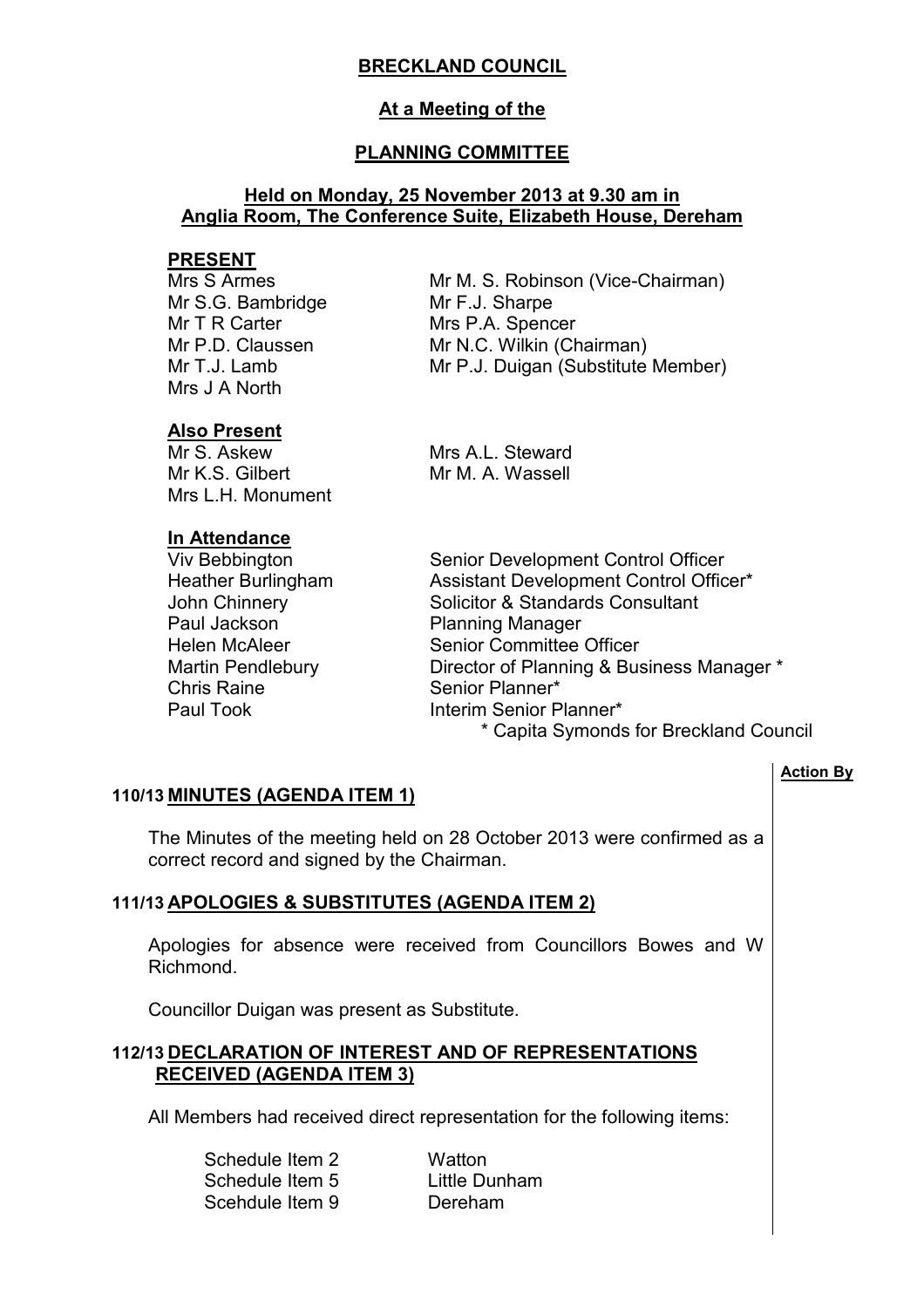### **113/13 CHAIRMAN'S ANNOUNCEMENTS (AGENDA ITEM 4)**

 The Chairman welcomed Paul Took to the meeting. He was temporarily working in the Planning Department again.

## **114/13 REQUESTS TO DEFER APPLICATIONS INCLUDED IN THIS AGENDA (AGENDA ITEM 5)**

 Schedule Item 4 (Old Buckenham) had been withdrawn and Schedule Item 10 (Thetford) had been deferred from the agenda.

### **115/13 LOCAL DEVELOPMENT FRAMEWORK (AGENDA ITEM 7)**

The Director of Planning & Business Manager gave an update.

Work was continuing on key pieces of evidence to support the Local Plan. The next meeting of the Local Plan Working Group would be held on 3 December 2013 and would consider the Employment Growth Study and the Housing Numbers reports.

The three Transport Studies for Attleborough had been considered by Cabinet and the Local Plan Working Group on 29 October and had been accepted as part of the evidence base for the Local Plan. Further work was needed to assess the costs associated with the Council using its powers of Compulsory Purchase.

Work was also underway on a Local Service Centre topic paper which would re-look at which villages should be local service centres and the potential for housing growth within them.

The Draft Charging Schedule for the Community Infrastructure Levy (CIL) had been reported to Cabinet on 29 October. Just prior to that meeting the Government had released its response to the consultation on changes to the CIL Regulations. New Regulations would be published in January. Cabinet had therefore decided to delay the consultation on the Draft Charging Schedule until after the CIL regulations were published. The delay was likely to set back the introduction of CIL charging to October-December 2014.

Councillor Bambridge asked whether the principles would be changes for the Local Service Centre Review. The Director of Planning & Business Manager advised that all Councillors would be invited to a visioning exercise to be held in the New Year to look at the whole aspect and he expected that to result in a change to the principles.

Councillor Claussen asked if the Council stood to lose any money due to the late introduction of the CIL but he was advised that was not likely.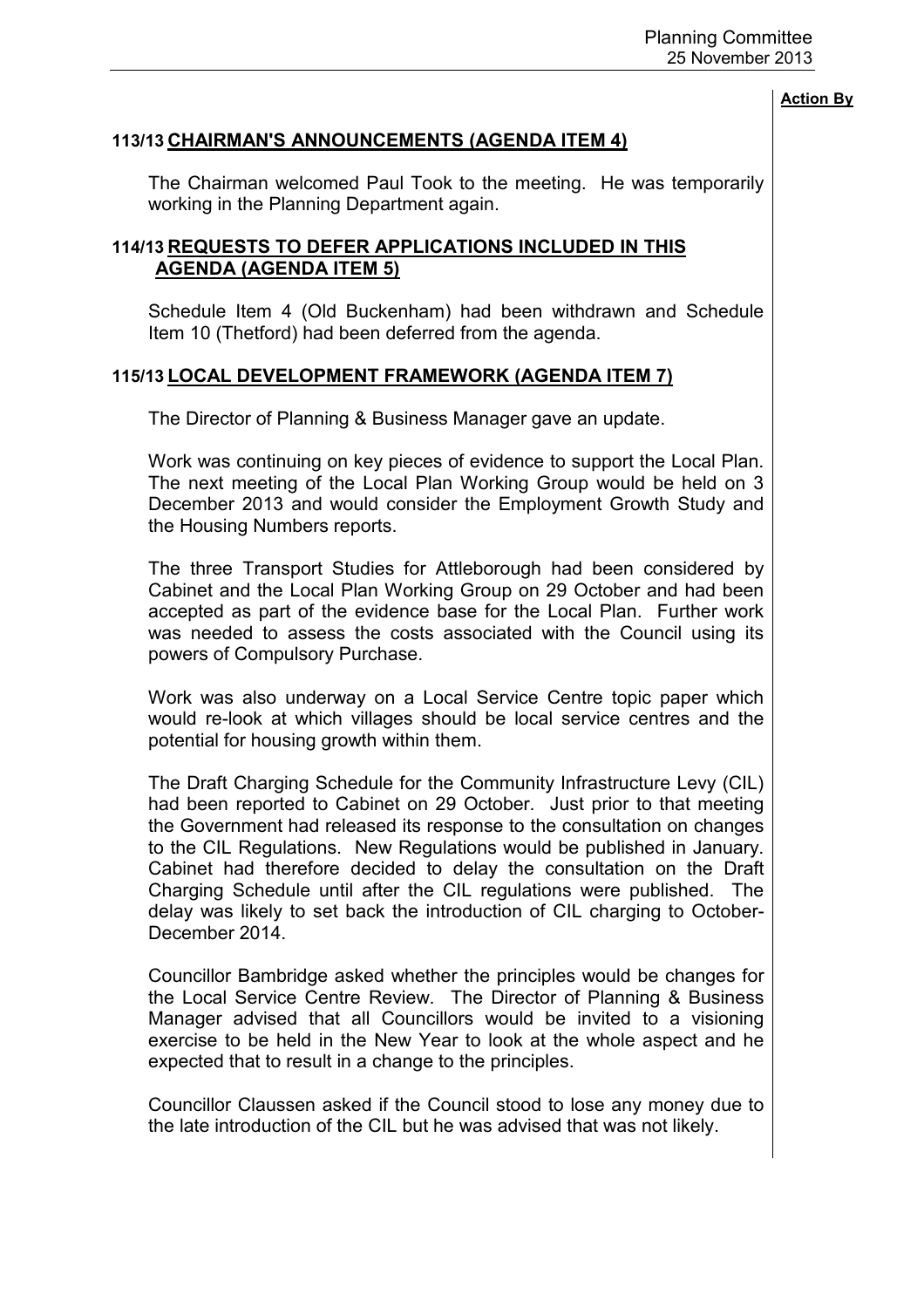# **116/13 DEFERRED APPLICATIONS (AGENDA ITEM 8)**

### 116 .1 COLKIRK: Azure, Market Hill: Minor Material Amendment to 3PL/2011/0747/F in respect of increased height of the dwelling and garage and a Juliet balcony to the front elevation (retrospective): Applicant: Mr and Mrs Cram: Reference: 3PL/2013/0434/F

 This application, for an amendment to a dwelling which had been built higher than approved, had been deferred from the Committee meeting on 1 July 2013 for negotiations between the Applicants and the Objector on mitigation measures.

The Applicants had suggested planting bamboo between the fence and wall as it would reach a good height quickly and would screen softly, with movement. Other options had been considered and rejected for various reasons. The neighbour had not been satisfied with their proposal and had suggested the planting of mature pleached hornbeam with a maintenance agreement. The main volume of the trees would be above the fence creating a good screen.

Attention was drawn to a recent amendment adding a Juliet balcony. Officers felt that both the balcony and the proposal to plant bamboo were acceptable.

Mrs Lawrence (Objector) had suggested the pleached hornbeam as it would provide a natural hedge-on-stilts with no risk of root damage. She was even willing to have the trees planted on her side of the fence. Bamboo was non-native, did not fit the rural location and had invasive roots.

Mrs Cram (Applicant) said the application sought approval for the additional 15 inches in height. They were willing to mitigate its appearance but as the fence was less than five feet from the garage it was difficult to plant. Bamboo had been suggested after research. The impact of the extra 15 inches was not adverse. Most of the house was single storey whereas Mrs Lawrence's house was three storeys. If the extra height had been included in the original application it would probably have been accepted.

Councillor Armes was very disappointed. She did not think that bamboo was suitable; it could be noisy and invasive. She favoured the pleached hornbeams. She was also concerned about the sudden addition of the Juliet balcony.

Councillor Spencer agreed and asked where the balcony would be located. The position of the balcony was pointed out. It was also clarified that a Juliet balcony was a safety feature only, providing railings across a window opening to stop people falling out.

Members discussed their powers to impose a condition for the planting of the pleached hornbeams. The Planning Manager advised that it would be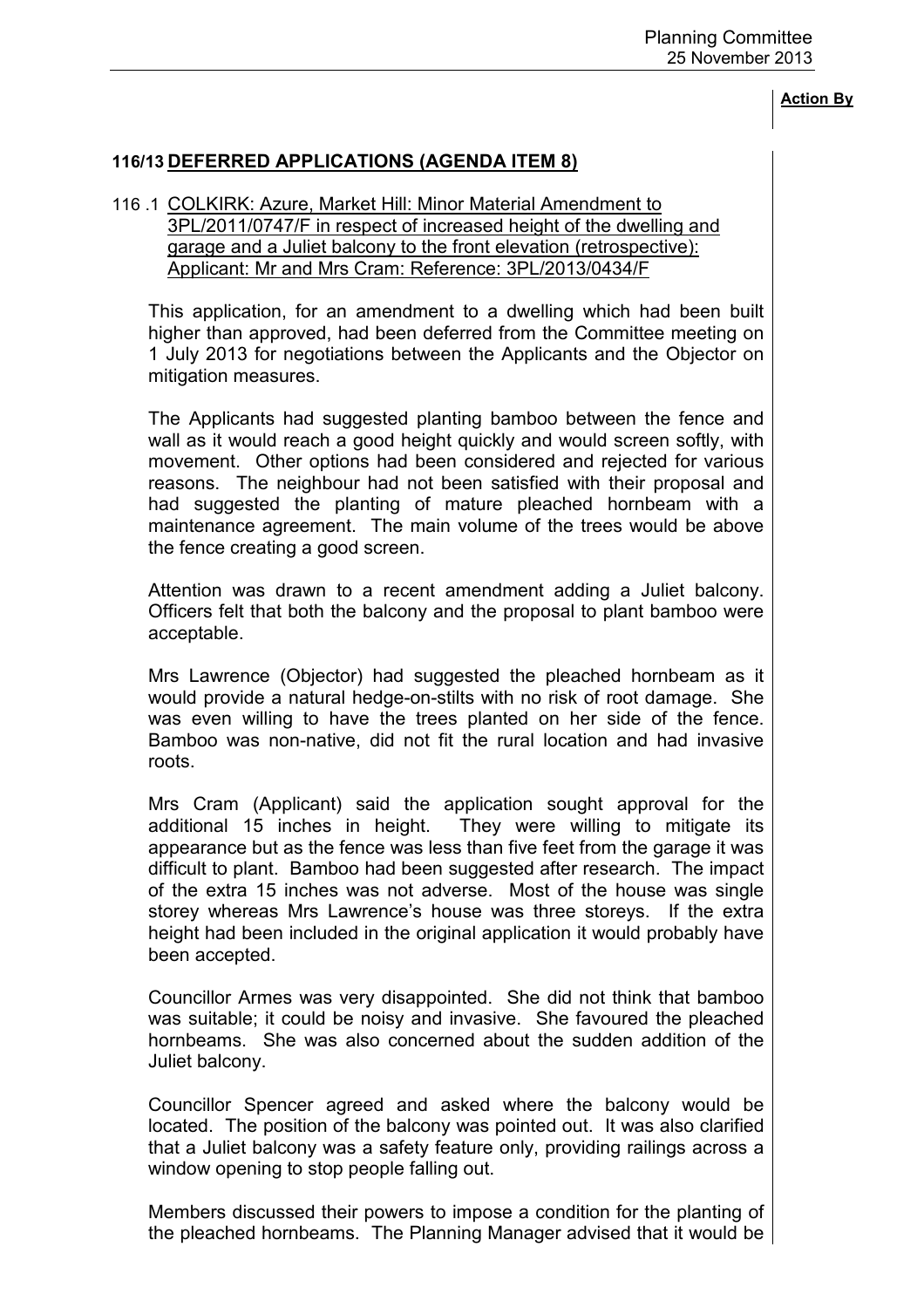difficult to enforce a condition to plant the trees in the neighbour's garden and might require a legal agreement.

Mrs Cram asked whether the Council would be liable for any damage to the foundations if they enforced such a condition and the Solicitor advised that the Council would not normally be liable for any such damage in connection with a planning permission but said that she should take legal advice.

It was confirmed by several persons present that pleached hornbeam could be planted (if done in the correct manner) without any risk to buildings.

**RESOLVED** that the application be approved subject to conditions including:

- a) the planting of pleached hornbeam along the length of the garage wall;
- b) details of the planting scheme and future maintenance to be submitted to the Council within two months;
- c) planting of the trees to take place within two months of approval of the planting scheme; and

Members further approved Enforcement Action if the conditions were not complied with.

## **117/13 SCHEDULE OF PLANNING APPLICATIONS (AGENDA ITEM 9)**

**RESOLVED** that the applications be determined as follows:

(a) Item 1: DEREHAM: Mill Vue Farm, Badley Moor: Revocation of covenants 5.1, 5.3 & 5.4 on pp 3PL/2006/1067 relating to occupational restriction: Applicant: Mr & Mrs Worledge: Reference: 3OB/2013/0002/OB

This application requested the lifting of restrictions tying the dwelling to the agricultural engineering business. The applicants had not been able to secure a mortgage to build the house due to the legal tie. Although Officers had sympathy with the applicants there was no policy justification to remove the restriction.

Mr Futter (Agent) said the Applicants had been trying to obtain a mortgage since 2008 but due to the restriction they could not find a lender. They were living on site in the caravan which had been given temporary permission. They had lived on the site for 21 years and wanted to build a modest dwelling. It was a successful rural enterprise.

Councillor L Monument (Ward Representative) said that the legal agreement was a blight on the property which would continue to affect whoever owned the site. There was no chance to borrow money. Officers were right about the Policy but she asked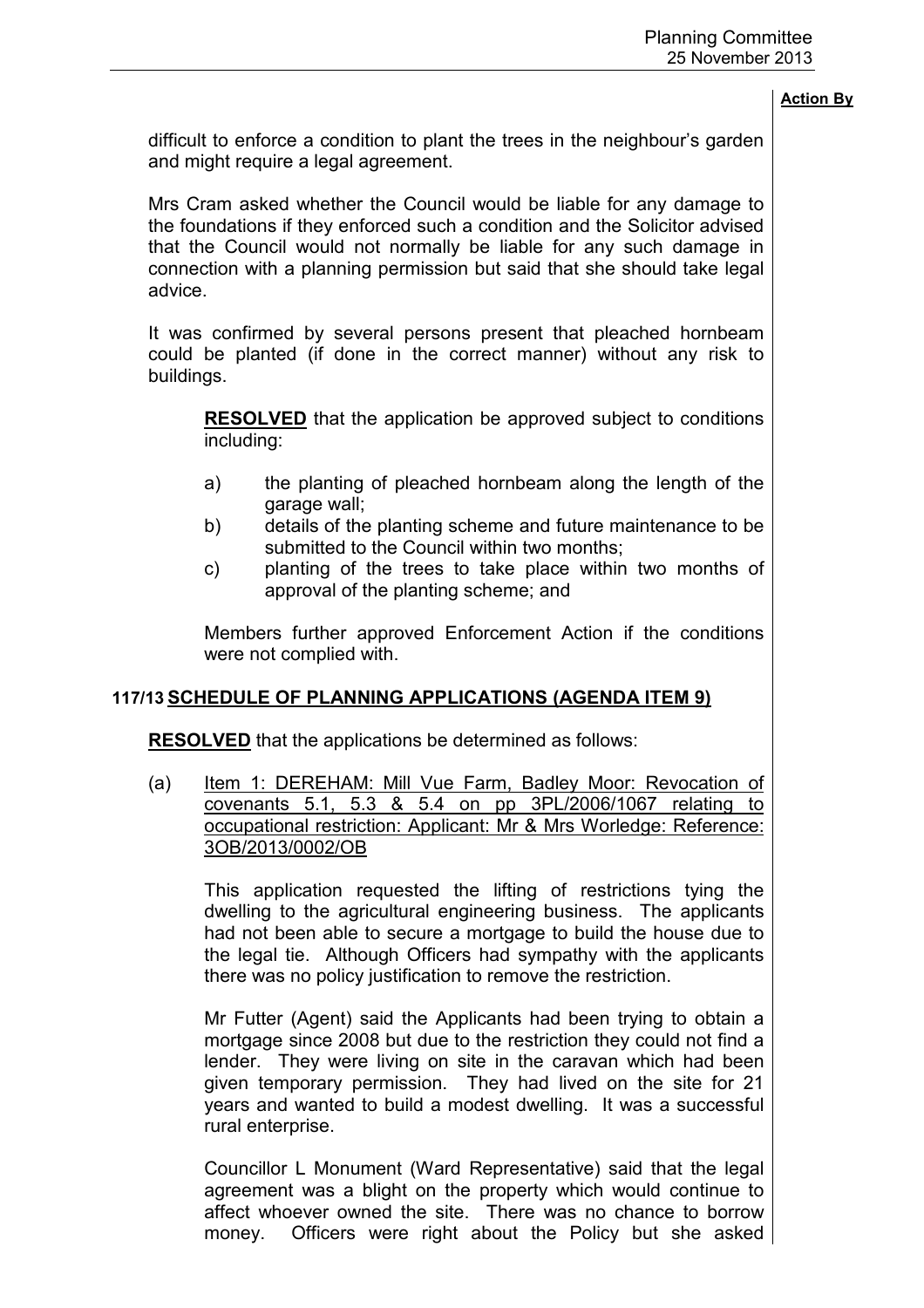Members to use their prerogative to make an exception.

Councillor Claussen noted that the rules and policies had been drawn up in better times.

The temporary permission for the caravan was clarified by the Planning Manager who advised Members that once that permission expired Enforcement Action could be taken to remove the caravan if necessary. However, if the restriction was lifted and the dwelling built, the caravan could remain as a chattel in the grounds. economic conditions changed the house could be built. He asked Members to consider whether they would grant permission for an unrestricted dwelling on the site.

The vote was tied and the Chairman used his casting vote to support the recommendation.

### **Refused, as recommended.**

(b) Item 2: WATTON: Thetford Road: Erection of 110 Dwellings with associated Open Space: Applicant: Hopkins Homes Limited: Reference: 3PL/2013/0510/F

This full application for 110 dwellings would include 25% affordable housing (28 units). The District Valuer had confirmed that 40% was not viable and 25% was acceptable. The supplementary information provided referred to a contribution for bird monitoring and mitigation. That figure had been re-calculated and should be £125,000. If that sum was required the applicant would have to reduce their affordable housing contribution to 22% (25 units).

Mr Denempont (Objector) said that Watton did not have the facilities to accommodate the development. If affordable housing was developed it would attract more people and there were not enough shops, doctors or schools.

Mr Smith (Applicant) said the development had been carefully planned in consultation with officers and key stakeholders. The current scheme would provide affordable and market housing, open space and land for the school.

Councillor Wassell (Ward Representative) had concerns about the development. The four accesses to the site were potential accident spots, there should be a roundabout at Barn Ruche. He was also concerned about the proposal to reduce the number of affordable housing units. Finally he noted it was a very muddy site which often smelt of sewage.

Councillor Gilbert (Ward Representative) thanked the Applicants for their thorough public consultation. However, certain aspects were still not right. He agreed that the access should be off a roundabout at Barn Ruche, if not a right turn lane would be essential. He asked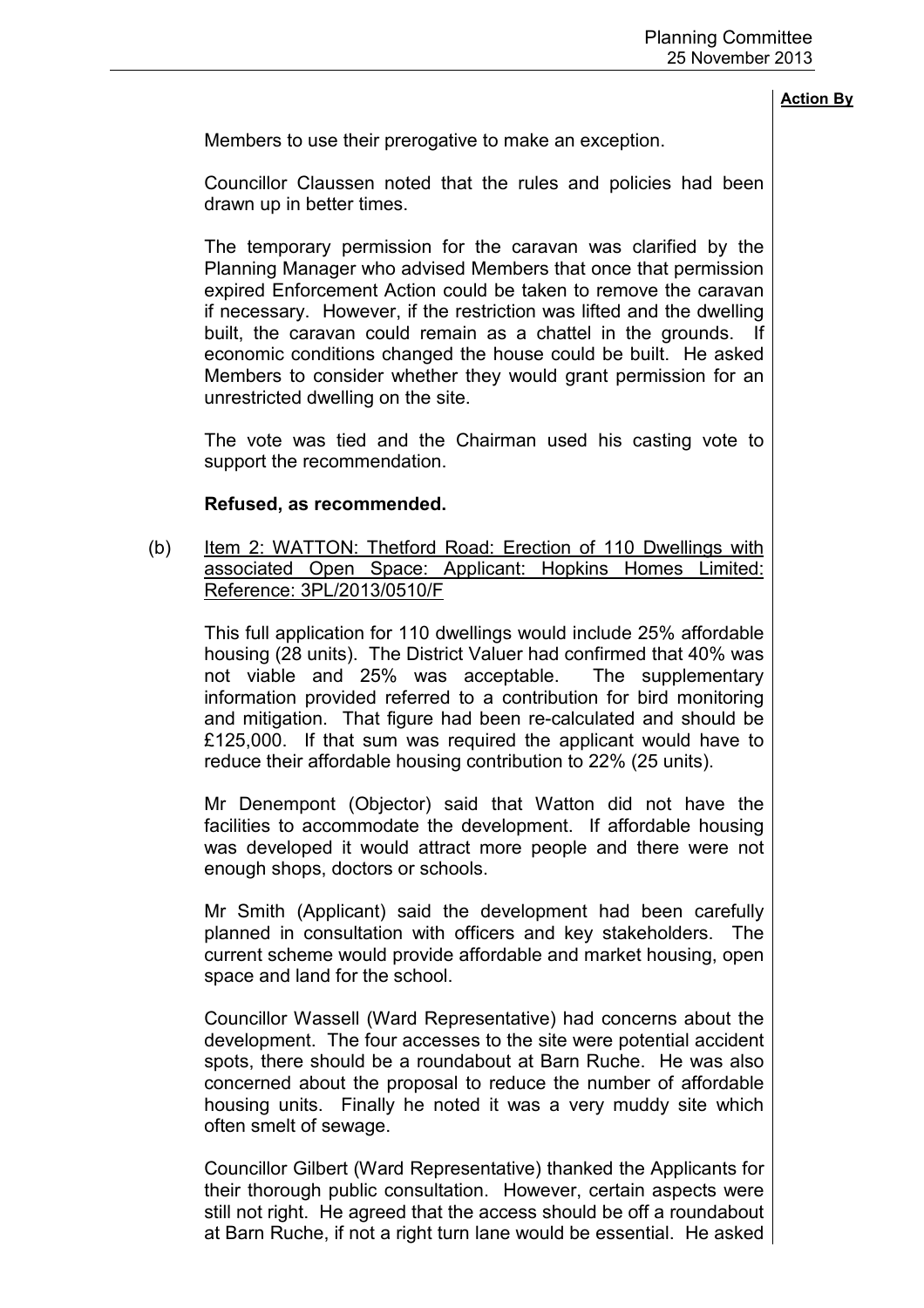Members to defer the application for further consideration.

Councillor Spencer thought that a roundabout would help as it was a very dangerous junction.

Councillor North agreed and said that needed to be re-examined. She was concerned that a three storey unit overlooked a bungalow. With regard to the reduction in affordable housing she asked whether there would be any contributions if 28 were retained.

The Planning Manager apologised for the confusion with the figures which was not the Applicant's fault; they had also received late notification. He suggested that affordable housing in this instance was more important than a contribution to protect wildlife but it was up to Members to decide. With regard to the request for a roundabout, he advised that it was not a policy requirement. It was also on land outside the ownership of the Applicants and would have a significant impact on the tree belt and on the affordable housing provision.

Councillor Bambridge was also concerned about the access and hoped some improvements could be made. He suggested that the parking places and some roads on site should have sustainable drainage.

Councillor Sharpe asked if a roundabout would affect the viability of the site and the Agent advised that it would as there would be a substantial cost, besides the issue of them not owning the land. He also confirmed that there was no Highways justification for a roundabout.

Councillor Sharpe asked about a separate access point for emergency vehicles and also requested that the affordable housing element be re-valued and uplifted if necessary when the site was completed. He agreed that social housing should take priority over birds.

Councillor Lamb made the general point that not enough consideration was given to how the new residents would be accommodated without additional infrastructure.

The Chairman suggested that the 30mph zone should be extended and questioned the number of accesses onto the busy road, especially the one that served only three properties.

It was proposed and seconded that the application be deferred for the issues raised to be addressed. It was noted that the three storey dwelling was 20m from the bungalow and should not cause an issue.

**Deferred, contrary to the recommendation, for consideration of an extension to the 30mph zone, the number of accesses to be**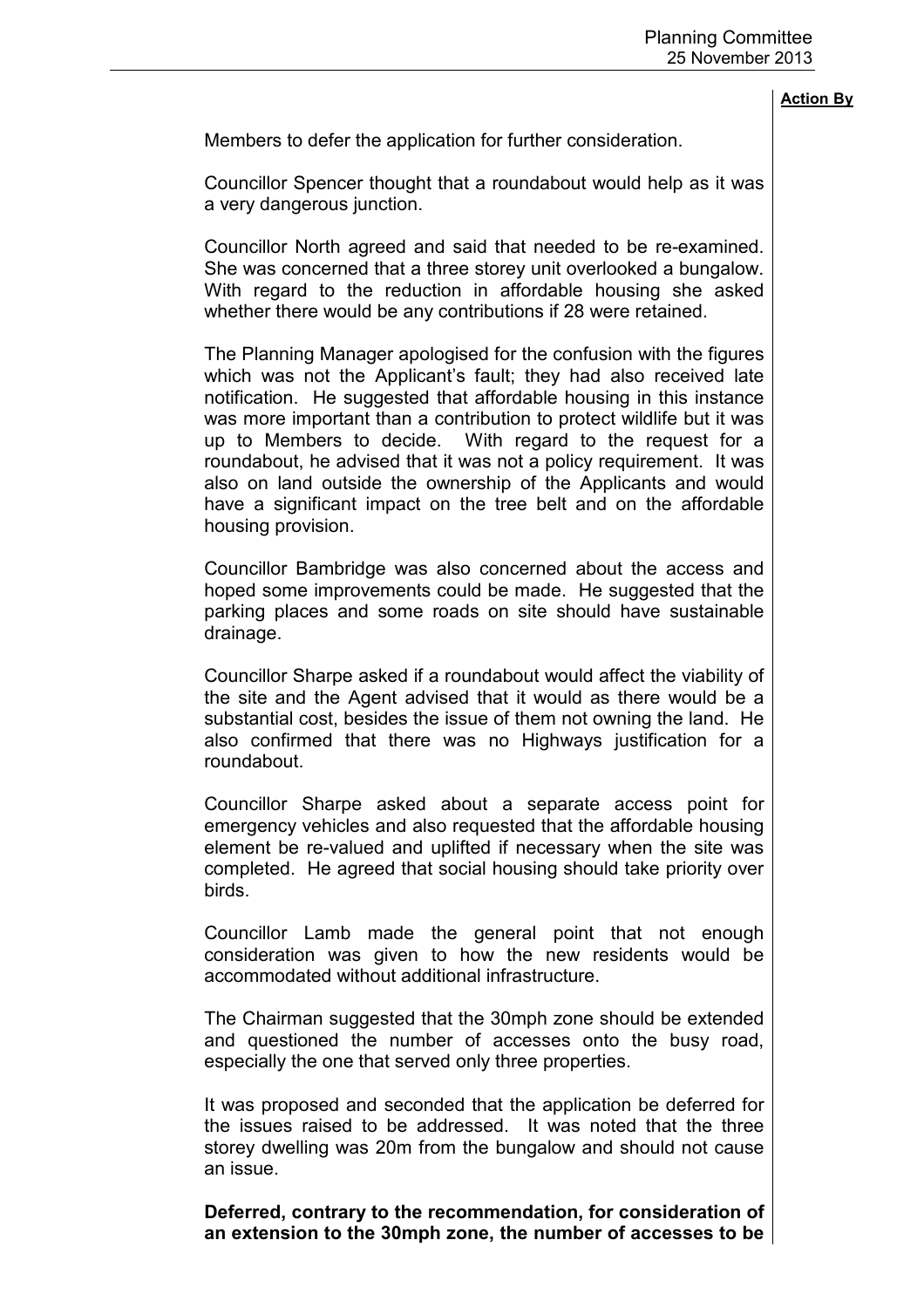**looked at, particularly the northernmost access; road markings and signage possibly with a right-hand turn lane at the site entrance; and the provision of an emergency access/exit.** 

(c) Item 3: THETFORD: Former Railway Depot, Station Yard: Conversion of former train engineering workshop to 4 x 2 bed flats & 2 x 1 bed flats & erect 4 x 2 bed houses: Applicant: Havebury Housing Partnership: Reference: 3PL/2013/0852/F

This application was for 100% affordable housing in a sustainable location.

Mr Wilkie (Agent) said it was an excellent opportunity to bring a derelict site back into use and deliver one and two bedroom affordable housing.

Councillor Armes was very concerned that the requirement for Open Space had been waived as there was nowhere for the occupants to go.

Councillor Lamb said it was the only part of the railway system left in Thetford and if passenger traffic increased there would be no opportunity to extend the railway station as all the land would have been used. There was not enough parking for the station and the site could accommodate that need.

Councillor Spencer asked how residents would be separated from the railway line and the Agent advised that there would be a gateway between the building and the railway line and fencing. The access to the site would be narrowed and surfaced differently to secure residents' parking.

**Deferred and the officers authorised to grant approval, subject to conditions, on completion of the section 106 agreement.** 

(d) Item 4: OLD BUCKENHAM: Land off Folly Lane: Erection of agricultural livestock building & associated hardstanding & feed bin: Applicant: O P Bunn: Reference: 3PL/2013/0876/F

This item had been withdrawn. See Minute No 114/13 above.

(e) Item 5: LITTLE DUNHAM: Brick Kiln Pightle, Barrows Hole Lane: Erect 4 Dwellings, create 2 new access points & 2 passing places onto Barrows Hole Lane: Applicant: Susan Wright: Reference: 3PL/2013/0888/F

All Members had received direct representation on this item.

It was clarified that there was no Settlement Boundary for Little Dunham; it had been removed by the LDF process. The main concern was that it was development in the countryside. The location was not sustainable and could not be considered against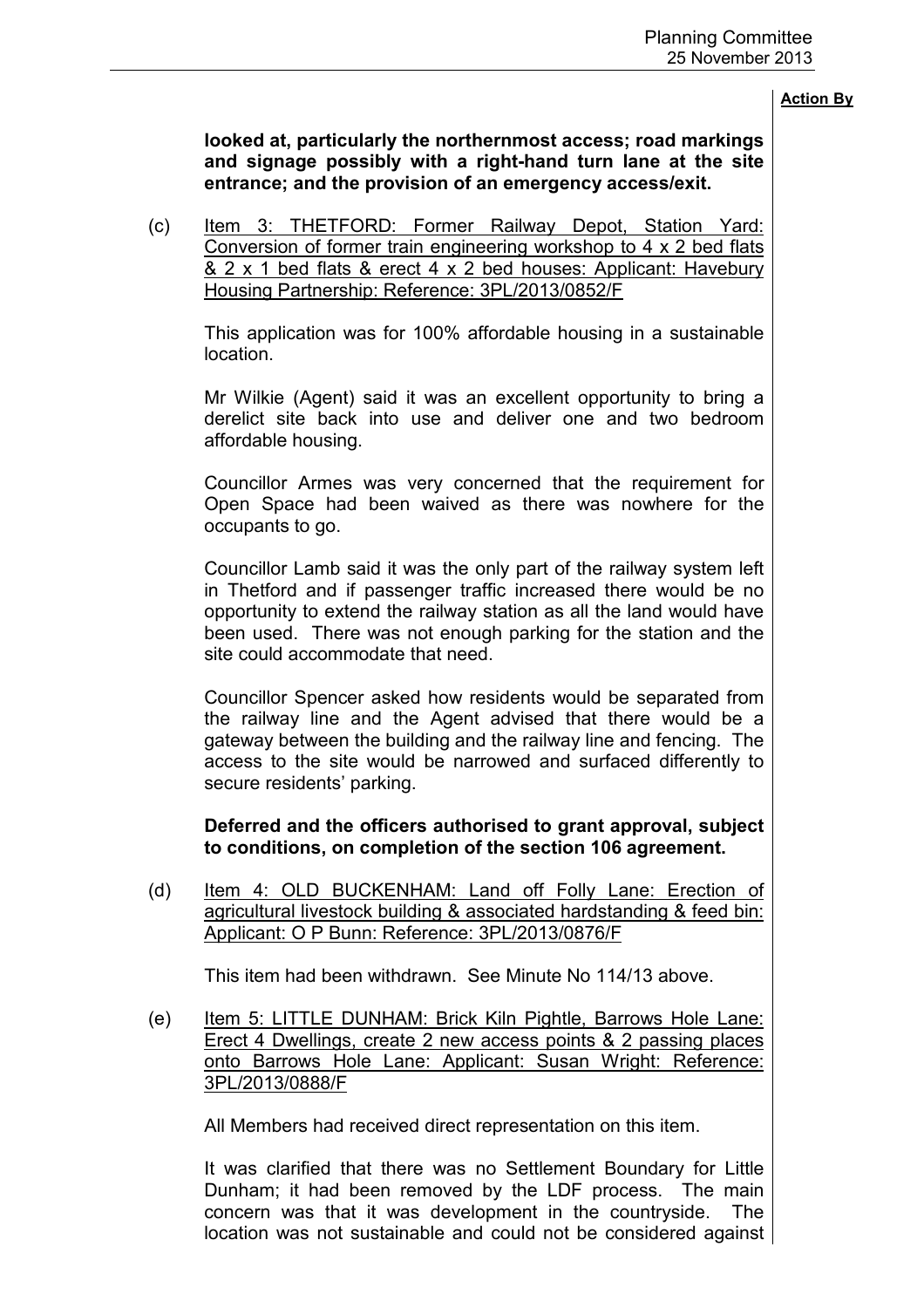the housing land shortfall.

Mr Wright (for Applicant) asked Members to support the small, much needed contribution towards the housing land supply. The Highways objections were inconsistent. The application offered high quality design which could be delivered. The site was between two Service Centres

Councillor Carter lived near the area. He accepted that small villages were not sustainable. The site was near the A47 and could access other areas for facilities. Villages needed life. Highways had commented on the width of the road but NCC had granted permission for lorries to use the road without limitations.

Councillor Claussen agreed and said 95% of Norfolk was unsustainable. There was a need to put life blood back into villages.

The Planning Manager asked Members to be mindful of policy and to be consistent. If they were minded to approve the application they needed clear reasons why it was acceptable when others had not been.

The recommendation for refusal was not supported.

**Deferred, contrary to the recommendation, and the officers authorised to grant approval on completion of the section 106 agreement, on the grounds that Members were mindful of the positive benefits of the scheme relating to specific and directly-related improvements to highways conditions and to the provision of an affordable housing contribution; and were equally mindful of the need to re-visit within the Local Plan process the desire to seek to promote some small-scale, reasonably sited and inherently well-designed housing development in settlements currently lacking defined settlement boundaries within the open countryside; approval being subject to conditions including requiring improvements to the highway network; the provision of passing places; site investigation and archaeological work; and an affordable housing contribution.** 

(f) Item 6: BEETLEY: 16 Beech Road: Erection of a single storey upvc/glass conservatory on the side of the house: Applicant: Miss Gillian Rosindell: Reference: 3PL/2013/0902/F

 This application was before the Committee as the applicant was a member of staff.

## **Approved, as recommended.**

(g) Item 7: ICKBURGH: The Old Rectory, Ashburton Road: Residential development of four detached dwellings and garages: Applicant: Mr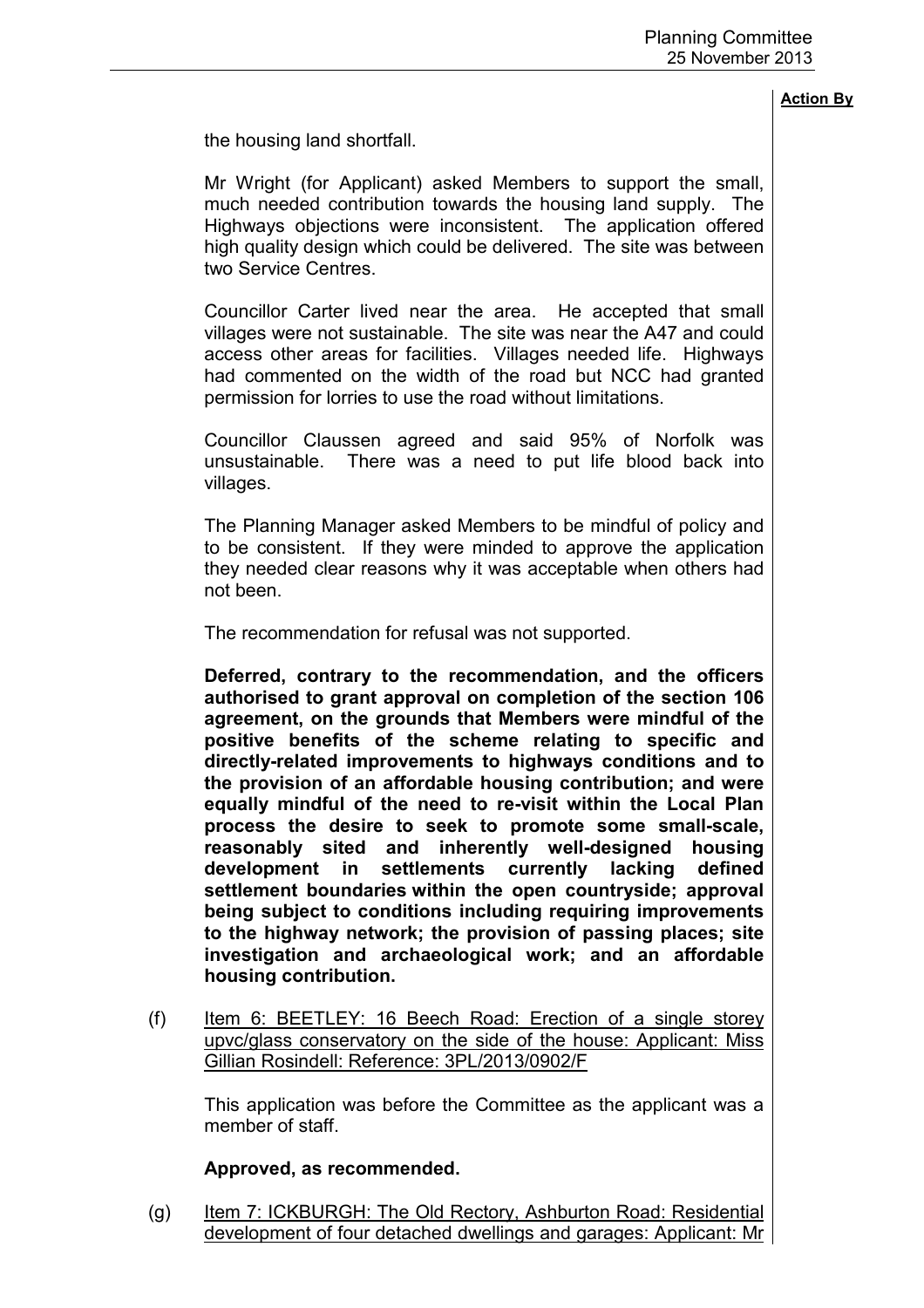### Donal McGovern: Reference: 3PL/2013/0908/F

Mr Took left the room whilst this item was discussed.

This application proposed the development of a vacant site, previously used for storage. The scheme itself was acceptable but as there were limited facilities in Ickburgh there would be significant reliance on cars and Officers felt the disadvantages outweighed the advantages.

Mr Gore (Parish Council) said there was overwhelming support for the development. It would remove old buildings used by drug users and dealers. The Applicant had offered to provide passing places. Local facilities were in Mundford which was only one mile away.

Mr Hendry (Agent) advised Members that the site had permission for commercial use which could be intensified. Breckland needed houses and the brownfield site could be brought forward quickly and would support local facilities. It would have negligible impact on ecology and would reduce hardstanding by 85%. A habitat buffer would be provided increasing the bio-diversity of the site. A Unilateral Undertaking would provide contributions for affordable housing, open space and passing places.

Councillor Steward (Ward Representative) said the Local Development Framework (LDF) had looked for windfall sites such as this. It would provide executive housing for people employed in the area. The site had been advertised for employment for two years. All procedures had been followed. Local people wanted the site developed.

Councillor Lamb noted that people in villages also wanted commercial opportunities and the site could enhance work opportunities in the village. If houses were built it would increase traffic in the countryside.

Councillor Bambridge disagreed and thought it should be treated as an exception site. He asked how the buffer zone would be accessed for management and the Agent advised that the applicant owned adjacent land and could make the access wider if necessary and also provide access to the rear.

#### **Refused, as recommended.**

Mr Took returned to the room.

(h) Item 8: BANHAM: Rear of 59 Crown Street, off Greyhound Lane: Residential development (3 dwellings): Applicant: Mr & Mrs Barry Pardue: Reference: 3PL/2013/0940/O

This proposal was not for 100% affordable housing and would result in a cramped form of development outside the settlement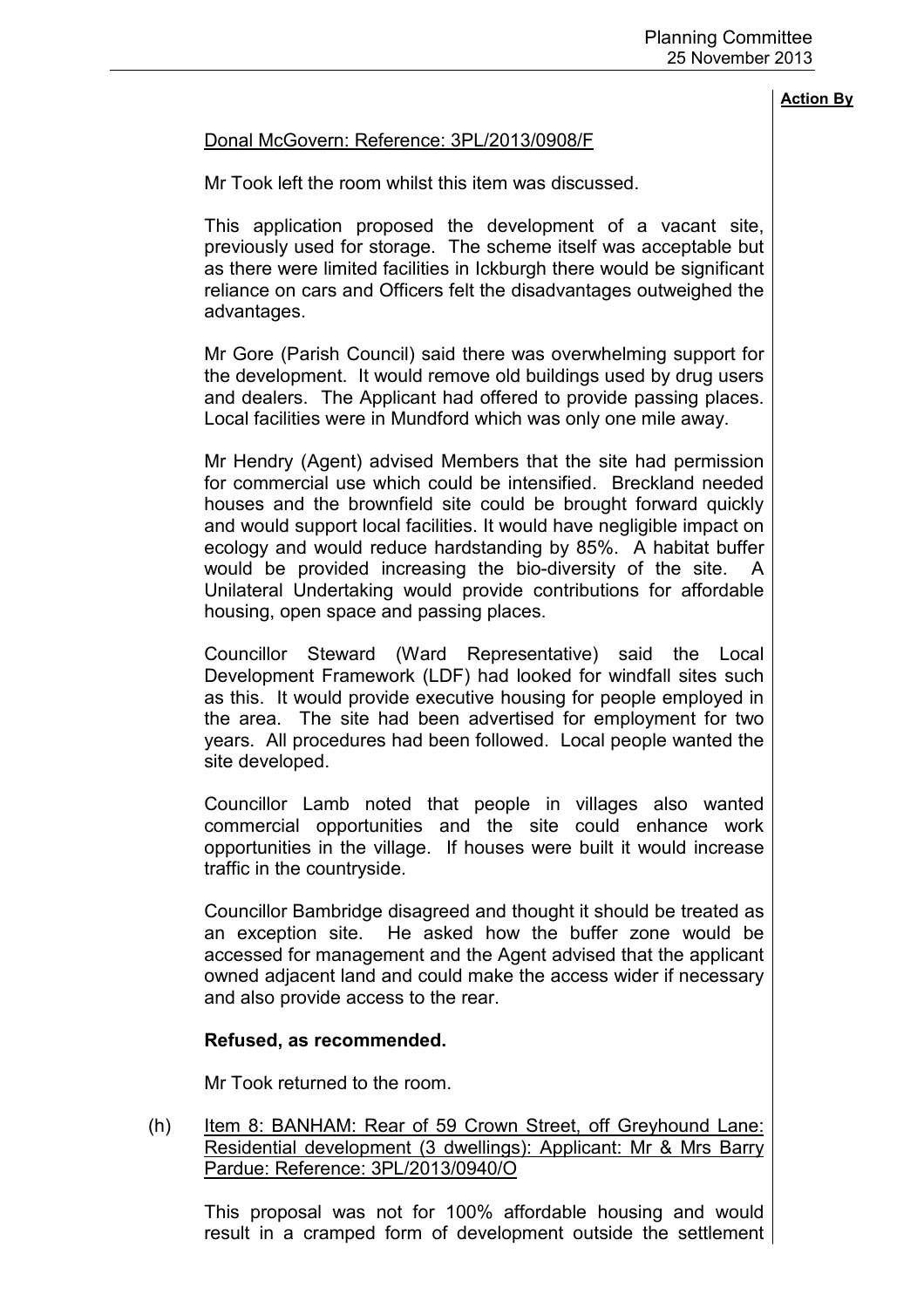boundary. Officers felt it would have limited effect on the five year housing land supply deficit. There were also Highways objections.

Mr Evans (Agent) thought that if all such sites were permitted it would impact the housing land shortfall. The proposal was similar to the adjacent site which had received approval. There was scope to amend the layout and parking provision. The access complied with visibility requirements and the adjacent application included a footpath. The site would provide much needed low cost housing.

Councillor Askew (Ward Representative) said Banham was a large village with good amenities. It was a logical site for modest development which the Parish Council were keen to have included within the boundary. He was confident that resident's concerns could be addressed at Reserved Matters stage. The Parish wanted the development and it would contribute to the housing land shortfall.

It was clarified that some market housing could be acceptable if a viability case was made to cross fund the affordable housing.

Members were shown photographs of the existing footpath on the opposite side of the road, which did not extend to the junction. There was no guarantee that the proposed footpath with the adjacent site would be developed.

Councillor Duigan was concerned that public perception would be that the Council favoured large developments and smaller developments were discriminated against because they did not address the housing land shortfall.

The Planning Manager agreed about gradually addressing the shortfall through smaller sites, but said that the consequence of allowing ad-hoc development meant poor layout. If the two sites could be developed together it would provide a better form of development.

Councillor Lamb said that if the Parish had wanted the whole area to be included within the boundary a small part should not be granted permission in isolation.

### **Refused, as recommended.**

(i) Item 9: DEREHAM: Old Hall Nurseries, Dumpling Green: Erection of two 3 bedroomed detached houses with garages: Applicant: Reads Nurseries: Reference: 3PL/2013/0945/F

All Members had received direct representation on this item.

Additional information had been supplied in the Agenda Supplement. A letter from Mr Goreham, Ward Representative was read out. He supported the application saying that the application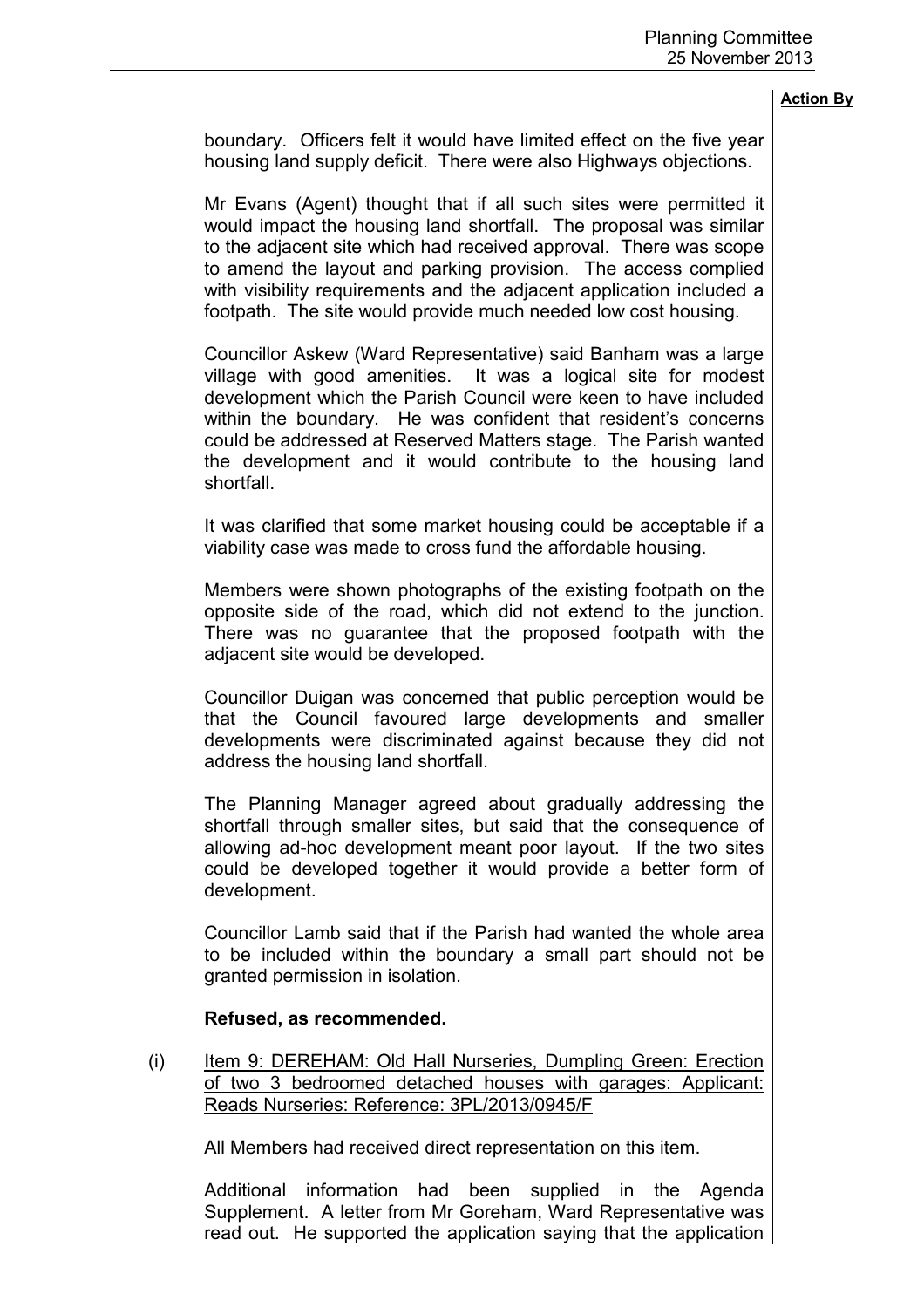site was sizeable and the proposal was not intrusive or unpleasant.

Officers felt that the scheme made very little contribution to the housing land deficit and were concerned that approval would set a precedent.

Mr Cannell (Objector) lived opposite and showed photographs of the access road which was a farm track which he said could not sustain further development. If permission was granted he feared that other residents would follow suit. It was a unique, rural part of Dereham outside the Settlement Boundary, which he did not want to be lost.

Mr Mathews (Agent) said that the Applicant's family had owned the Nursery for 100 years. They had spent time and money maintaining the track. The proposed houses were in keeping with the area and would maintain neighbour's privacy. No other applications discussed had been refused because of setting a precedent. Each application should be considered on its own merits. The site was available, suitable and achievable and was therefore appropriate in light of the housing land shortfall.

Mrs Edwards (objector) had had to leave before the item was discussed. The Solicitor believed her main objection had been about land ownership

Councillor Carter noted that the development would make a contribution to the shortfall but Councillor Lamb noted that the main issue was that the site was outside the Settlement Boundary.

## **Refused, as recommended.**

(j) Item 10: THETFORD: Tesco, Kilverstone Lane: Extension of time limit on pp 3PL/2009/0973/F – extension to foodstore, car park & associated works: Applicant: Tesco Stores Ltd: Reference: 3TL/2013/0013/TL

This item had been deferred from the Agenda. See Minute No 114/13 above.

| <b>Item No</b> | <b>Speaker</b>                            |
|----------------|-------------------------------------------|
|                | Cllr L Monument - Ward Representative     |
|                | Mr Futter - Agent                         |
| 2              | <b>Cllr Gilbert - Ward Representative</b> |
|                | Cllr Wassell - Ward Representative        |
|                | Mr R Denempont - Objector                 |
|                | Mr C Smith - Applicant                    |
| 3              | Mr Wilkie - Agent                         |
| 5              | Mr Wright - for Applicant                 |
| 7              | Cllr Steward - Ward Representative        |
|                | Mr Gore - Parish Council                  |

### **Notes to the Schedule**